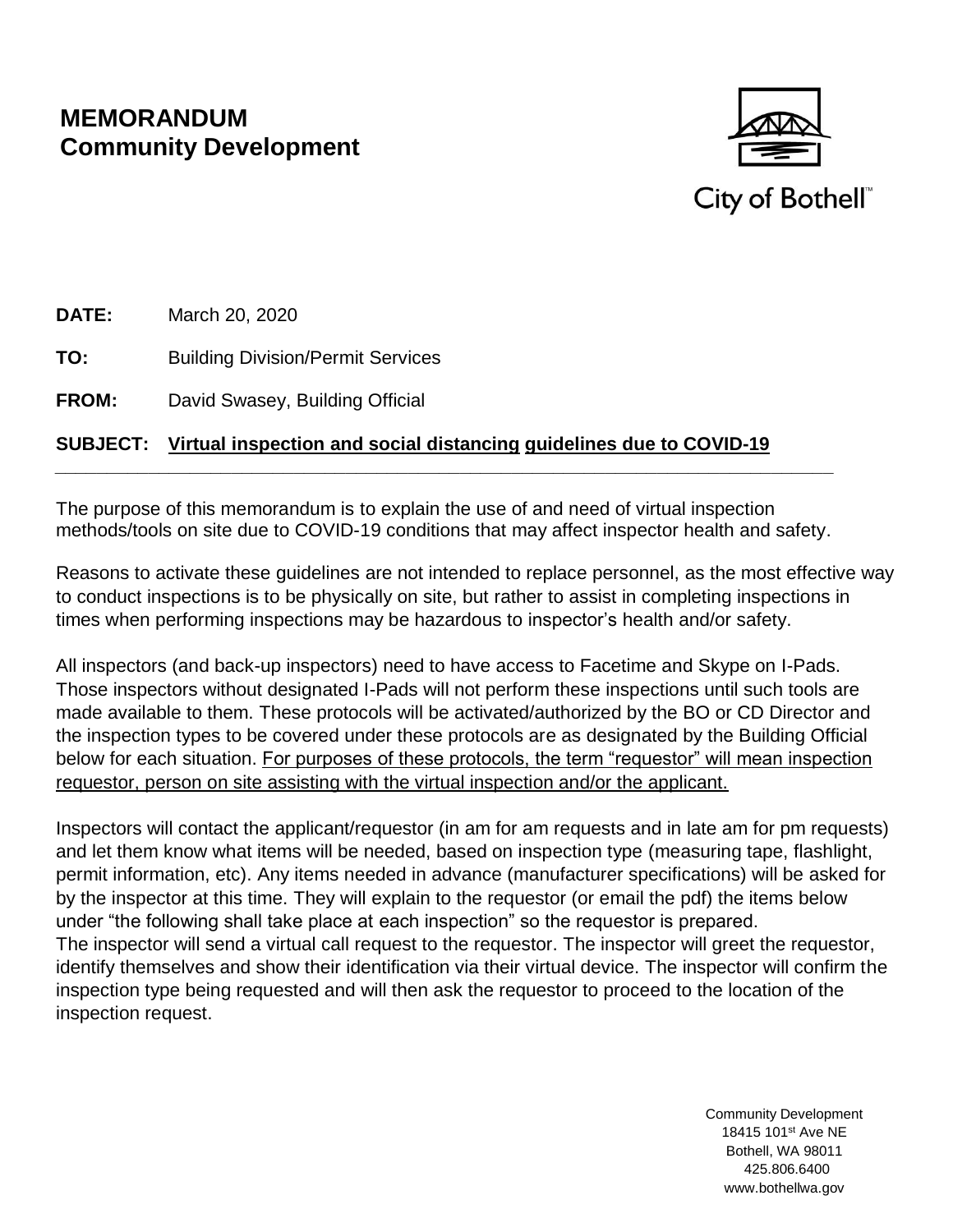#### **Social distancing for inspections done in-person:**

At all inspections:

- Inspectors will ask if anyone within the building/near the inspection area(s) is experiencing symptoms consistent with COVID-19 (fever, cough, shortness of breath - per CDC), if someone has been in contact with someone experiencing symptoms or if they have had or been near anyone who has/had COVID-19. If yes, to any of these questions then the requestor will need to reschedule for a week later: **non-negotiable** (CDC guidelines – 7 days after symptoms first appear). [https://www.cdc.gov/coronavirus/2019-ncov/if-you-are-sick/steps](https://www.cdc.gov/coronavirus/2019-ncov/if-you-are-sick/steps-when-sick.html)[when-sick.html](https://www.cdc.gov/coronavirus/2019-ncov/if-you-are-sick/steps-when-sick.html)
- Inspectors will use gloves at all inspections and use hand sanitizer as needed in the vehicle
- Inspectors will explain, prior to the inspection, that there is a social distancing requirement of 6 ft required from the inspector and anyone within the building at all times

New Construction: items needed for inspections (plans/permit/documents) will be left in a clearly visible location and nobody will be in the inspection area (within the structure for residential)

Occupied structures: 6 ft distance is to be maintained at all times. Inspector will ask for the needed inspection documents to be left near the place of the inspection and for the requestor to show them where the inspection location is within the building.

Inspectors will notify their supervisor immediately if they believe they have been exposed to someone experiencing COVID-19 symptoms and who has had COVID-19.

# **The following shall take place at the time of each inspection:**

- The requestor will make visible the physical address of the site
- The requestor will make available and visible the permit and approved plans (and manufacturer installation guidelines), as needed by the inspector
- The inspector will direct the requestor in where to position the requestor's electronic device being used to conduct the inspection. The requestor will follow directions of the inspector so all areas are inspected to the satisfaction of the inspector.
- The inspector will email any correction items to the requestor, as per normal inspection protocols via IG Inspect, and sign off the inspection as failed or partially passed.
- If approved, the inspector will sign off the inspection in IG Inspect or Energov as approved and will add a note indicating "approved via VI".

# **Virtual Inspection's allowed for inspections due to COVID-19:**

 As per recommendation of King County Health Dept's recommendations to utilize social distancing measures during the COVID-19 outbreak and based on concerns from field personnel conducting inspections within occupied structures where affected persons may be, virtual inspections will be offered within occupied residences but are limited to those inspections the inspector feels comfortable conducting remotely**.** Any other inspections and inspections solely at the exterior (including the garage) of occupied structures will be inspected